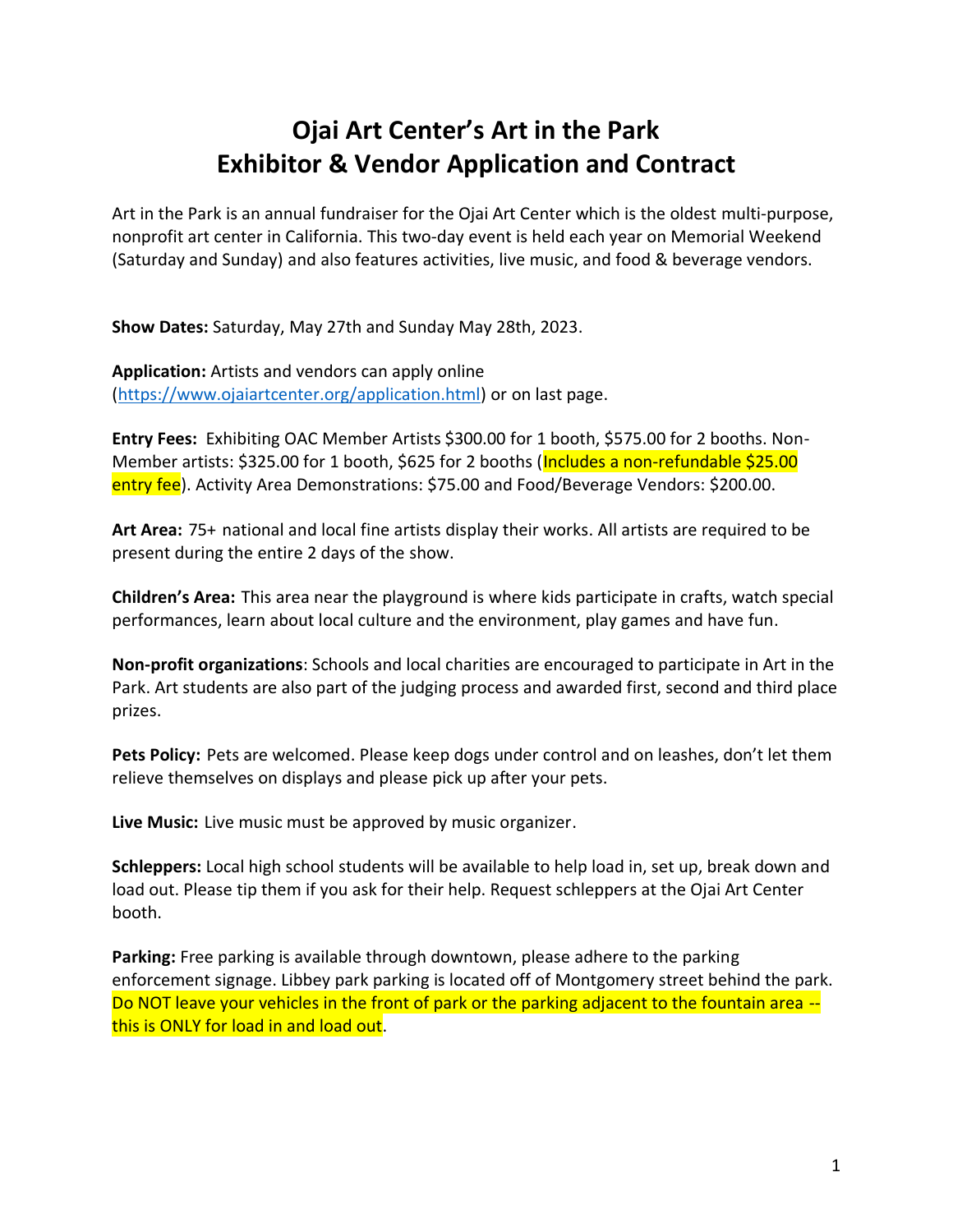## **Exhibitor Rules and Policies**

- 1. All artwork must be the original work of the displaying artist.
- 2. Artists may exhibit artwork only in the category in which they are accepted.
- 3. The work of only one exhibitor may be displayed in each assigned space, with the exception of artist teams or collaborators.
- 4. Artwork will not be permitted if it is created from molds, kits or other commercial methods.
- 5. Artwork produced in studios involved in volume production will not be permitted, nor will work that is mass produced in combination with items created from original handcrafted pieces. We reserve the right to remove any questionable, non-approved artwork from the show.
- 6. Art made from ready-made items like clothing, commercially dyed material or furniture with painted, dyed or batiked embellishments will not be accepted.
- 7. No work on display may be copies of masters, advertisements, or widely circulated photographs.
- 8. All developing and printing of images must be done by the artist.

## **During the Show**

- 1. *The artist must be present all days of the festival*.
- 2. All artwork displayed must be for sale.
- 3. All artists are required to load in after 6:00 a.m. on Saturday.
- 4. Artists must maintain the booth for the entire event.
- 5. Any artists closing their booth prior to the end of the show will not be permitted to return the next day or in subsequent years.
- 6. Booths must be professional and neat in appearance.

## **Reproduction Policy and Artist Statement**

- 1. Art reproductions of original paintings, pastels, drawings, collage or mixed media may be exhibited if they are limited editions, signed and numbered on the front of each piece.
- 2. Framed or unframed reproductions may be displayed in browse bins. Reproduction pieces must be clearly marked as "Reproduction" or "Limited Edition Reproduction" on the front of each piece. *Browse bins may not be placed outside of booth.*
- 3. No laser prints or color photocopies will be permitted.
- 4. No posters, t-shirts, or other personal merchandise that is a mass reproduction of an original piece of artwork will be permitted in exhibitor booths.

**Prize Money and Judging** During Art in the Park, three judges will choose six award winners. First place, second place, third place and three honorable mentions. Prize for adult artists include: 1<sup>st</sup> place \$500, 2<sup>nd</sup> place \$300, 3<sup>rd</sup> place \$200 and 3 honorable mentions \$100 each.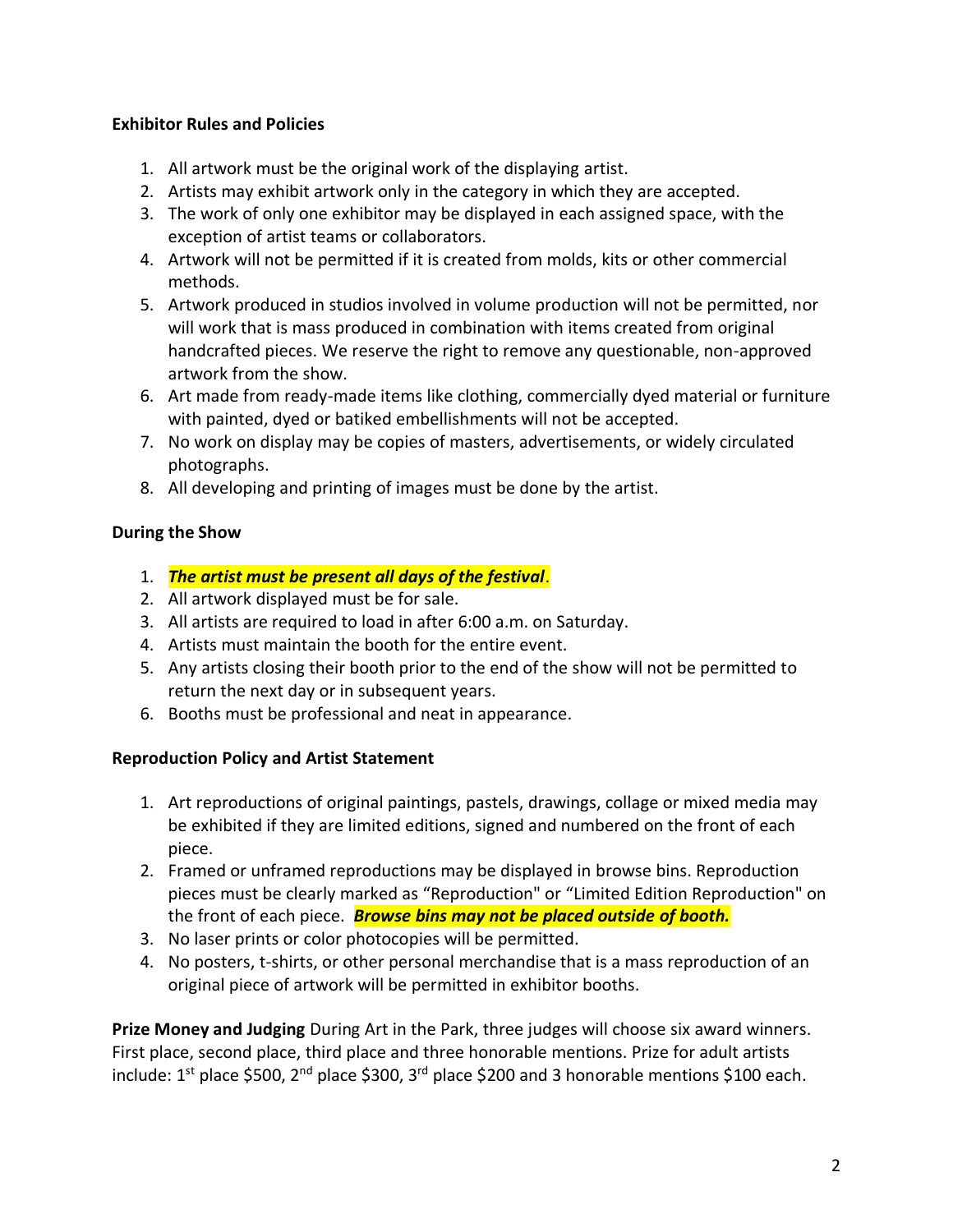Three high school winners will also be chosen. Checks and ribbons will be awarded during the show.

**Booth Space Description** Some exhibit spaces are asphalt -- most are on grass or wood chips. Booth spaces measure approximately 10' x 12' (doubles are 20'x12'). Booth and display must be constructed to withstand crowds, sun and wind. Booths placed on a paved surface may not anchor supports into the pavement. Exhibitors should be prepared for inclement weather with rain covers, tie-downs and weights. Exhibitors will be held liable for any damages made by their tents to surrounding asphalt, property, landscape or irrigation. Each exhibitor is responsible for his/her own display in case of damage or loss. Space assignments are NOT interchangeable. Booth assignment requests will be accommodated to the best of our ability. All artists and vendors must supply their own tables, displays, chairs, etc. If electricity is needed, please indicate on application.

**Cancellation and Withdrawal Policies** No refunds will be given after May 15. If you need to cancel or withdraw after May 1st, you must notify Art in the Park staff in writing no later than May 1st at 5:00 p.m. All cancellation notices must be sent via email to artcenterojai@gmail.com. Exhibitors who "no show" without canceling will not be re-invited for any future Art in the Park related events.

**Registration and Set Up** Artists MUST check in by Saturday 9:00 a.m. at the Ojai Art Center booth. Artist setup is available any time on Saturday, from 6 a.m. – 9 a.m. At 9:30 a.m. artists will be treated as "no-shows" and spaces will be re-assigned to wait-listed or present artists.

**Insurance and Limitations of Liability** Each exhibitor must insure his or her own property. Art in the Park, the Ojai Art Center and the City of Ojai will not be liable to any exhibitor or person for any damage or loss. By signing this application, you are discharging the Art in the Park festival, the Ojai Art Center, and the City of Ojai from all manner of suits, actions, damages and claims in law or equity from any loss or damage to your property while at Art in the Park and the City of Ojai, California.

**Security** Overnight security will be hired during non-festival hours on Saturday night. Artists are solely responsible for the security of their exhibits and equipment. Please use any precautions that you would normally take during other events. No exhibitor will be permitted to spend the night within their exhibit space.

**Signs and Badges** Artist name badges will be distributed at check-in. Artists may display their own signage in booth.

**Taxes** Ventura County sales tax is applicable to all sales and the current rate is 7.25%. Each exhibitor is responsible for recording, collecting and paying sales tax.

**Lost & Found** Lost and found is located at Art in the Park booth.